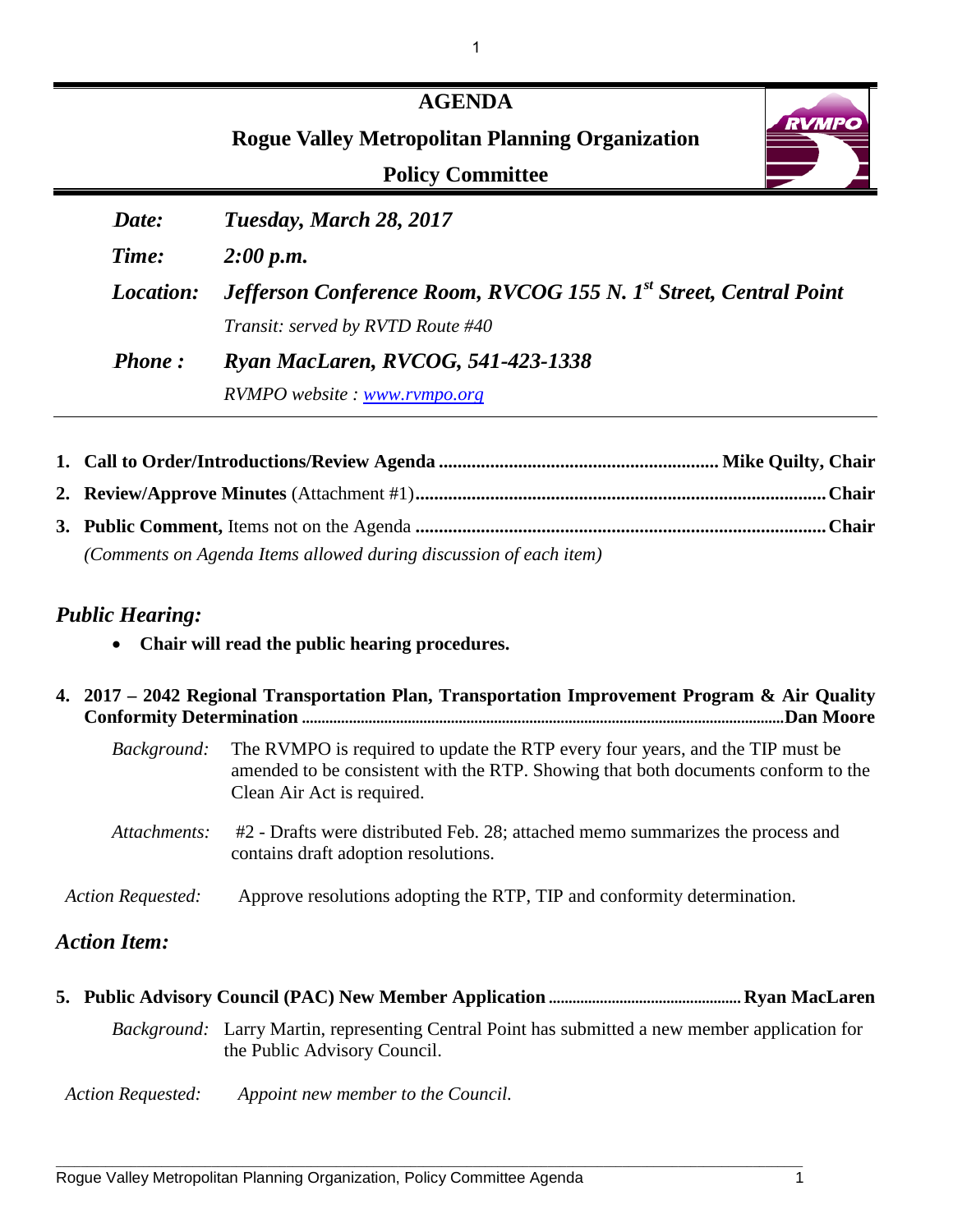# *Discussion Items:*

|                                        | <i>Background:</i> Presentation on history of MPO's and what they are.                                 |  |
|----------------------------------------|--------------------------------------------------------------------------------------------------------|--|
| Attachments:                           | None.                                                                                                  |  |
| Action Requested:                      | Information only                                                                                       |  |
|                                        |                                                                                                        |  |
|                                        |                                                                                                        |  |
|                                        | Opportunity for RVMPO member jurisdictions to talk about transportation planning projects.             |  |
|                                        |                                                                                                        |  |
|                                        | The next MPO Policy Committee meeting is scheduled for Tuesday, April 25 at 2:00 p.m. in the Jefferson |  |
| Conference Room, RVCOG, Central Point. |                                                                                                        |  |

- The next MPO PAC meeting is scheduled for Tuesday, May 16 at 5:30 p.m. in the Jefferson Conference Room, RVCOG, Central Point.
- The next MPO TAC meeting is scheduled for Wednesday, April 12 at 1:30 p.m. in the Jefferson Conference Room, RVCOG, Central Point.

IN COMPLIANCE WITH THE AMERICANS WITH DISABILITIES ACT, IF YOU NEED SPECIAL ASSISTANCE TO PARTICIPATE IN THIS MEETING, PLEASE CONTACT RVCOG, 541-664-6674. REASONABLE ADVANCE NOTICE OF THE NEED FOR ACCOMMODATION PRIOR TO THE MEETING (48 HOURS ADVANCE NOTICE IS PREFERABLE) WILL ENABLE US TO MAKE REASONABLE ARRANGEMENTS TO ENSURE ACCESSIBILITY TO THIS MEETING.

 $\Box$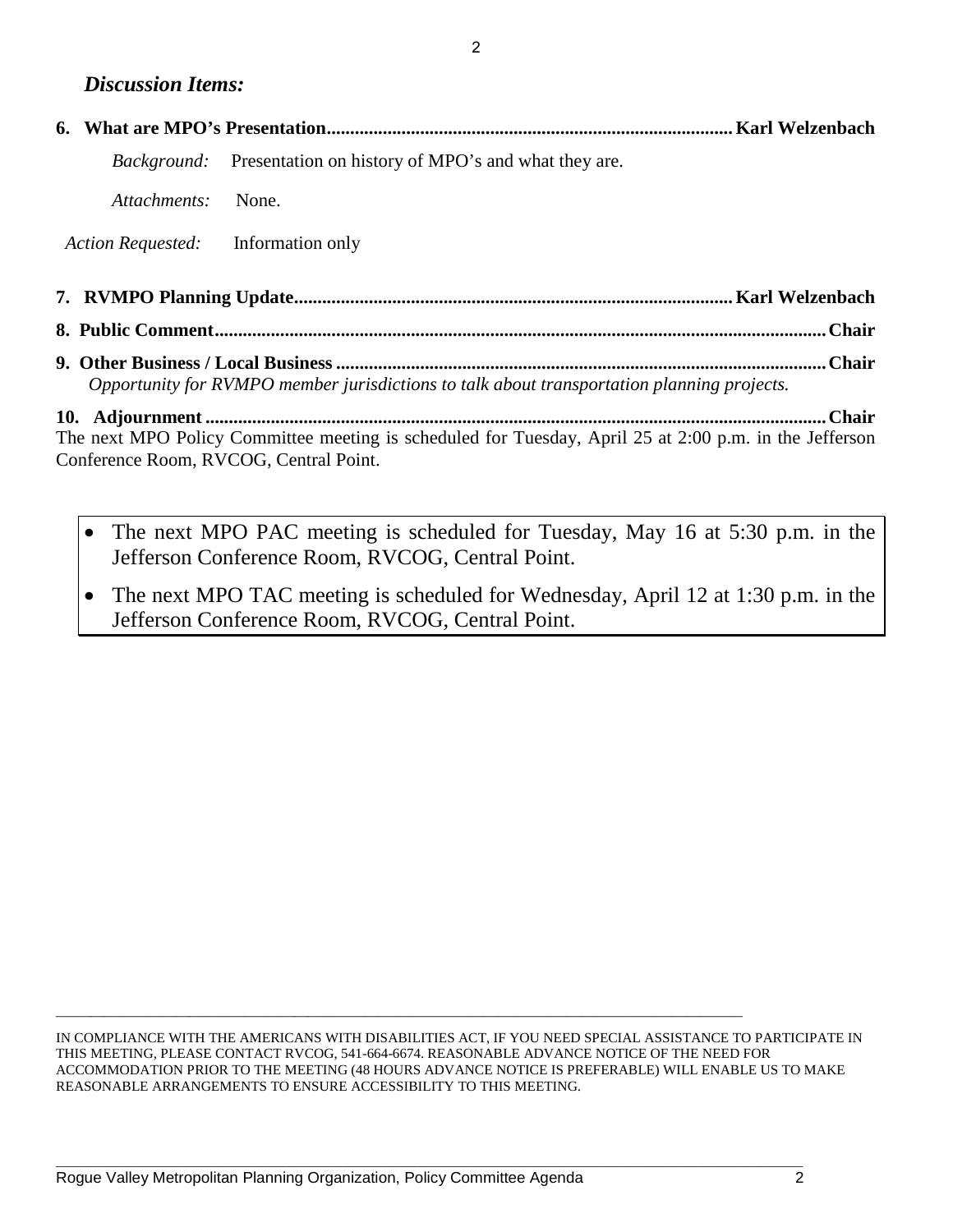# **SUMMARY MINUTES ROGUE VALLEY MPO POLICY COMMITTEE FEBRUARY 28, 2017**

3



# The following attended: **MPO Policy Committee**

| <b>Member</b>               | Organization                 | <b>Phone</b> |
|-----------------------------|------------------------------|--------------|
| <b>Art Anderson</b>         | <b>ODOT</b>                  | 774-6353     |
| Mike Quilty, Chairman       | <b>City of Central Point</b> | 664-7907     |
| <b>Rich Rosenthal</b>       | City of Ashland              | 941-1494     |
| Mike Zarosinski             | City of Medford              |              |
| Julie Brown for Tonia Moro  | <b>RVTD</b>                  | 973-2063     |
| Bruce Sophie, Vice Chairman | City of Phoenix              |              |
| <b>Bob Strosser</b>         | <b>JACO</b>                  |              |
| Jim Lewis                   | City of Jacksonville         |              |
| <b>Ruth Jenks</b>           | City of Eagle Point          |              |
|                             |                              |              |
| <b>Staff</b>                | <b>Organization</b>          | <b>Phone</b> |
| Dan Moore                   | RVCOG                        | 423-1361     |

| wun                  | <b>UI camzauvu</b> | т попс   |
|----------------------|--------------------|----------|
| Dan Moore            | <b>RVCOG</b>       | 423-1361 |
| <b>Bunny Lincoln</b> | <b>RVCOG</b>       | 944-2446 |
| Ryan MacLaren        | <b>RVCOG</b>       | 423-1338 |
| Karl Welzenbach      | <b>RVCOG</b>       | 423-1360 |

# **Others Present**

| Sara Westover      | City of Phoenix |
|--------------------|-----------------|
| <b>Bruce Bauer</b> | <b>SOCAN</b>    |
| Carol Stanton      | Citizen         |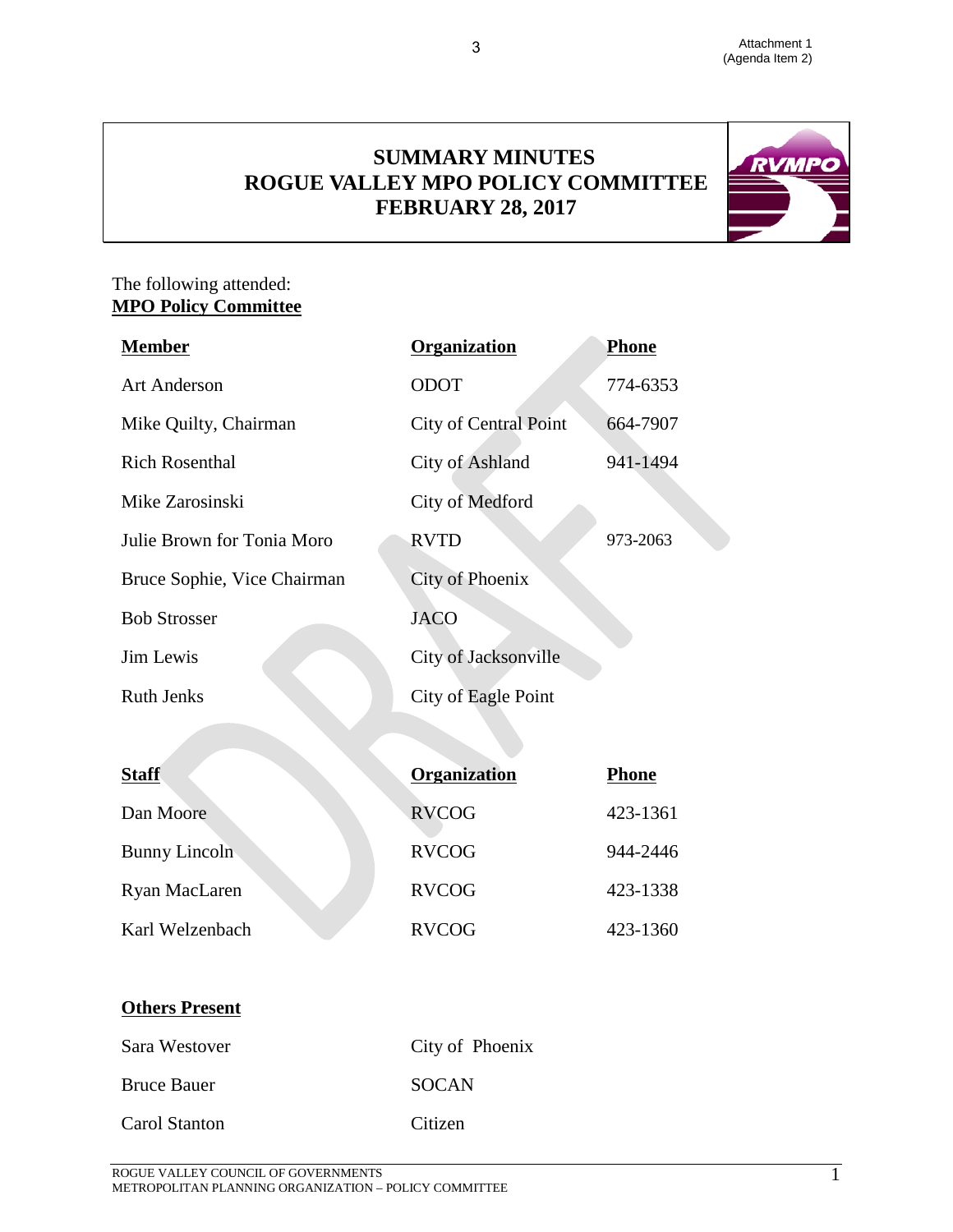| Mike Baker               | ODOT                  |
|--------------------------|-----------------------|
| Mike Kuntz               | <b>Jackson County</b> |
| Bev Layer                | Citizen               |
| Tom Steen                | Citizen               |
| <b>Steve Grigsby</b>     | Citizen               |
| <b>Tony Paxton</b>       | Citizen               |
| Louise Shawkat           | <b>SOCAN</b>          |
| Paige Townsend           | <b>RVTD</b>           |
| <b>Gordon Challstrom</b> | Citizen               |
| <b>James Stevenson</b>   | Ashland               |
|                          |                       |

4

# **1. Call to Order / Introductions/ Review Agenda**

The Chairman called the meeting to order at 2:00 p.m. The Committee began with introductions.

## **2. Review / Approve Minutes**

The Chairman asked if there were any additions or corrections to the previous meeting minutes.

# **On a motion by Bruce Sophie, seconded by Jim Lewis, the minutes of the November 22, 2016 and January 24, 2017 meetings were approved as presented. The motion passed unanimously by voice vote.**

## **3. Public Comment**

Louise Shawkat, representing SOCAN, asked that the MPO include electric busses in the transportation plans. Bruce Baer gave details on the benefits of electric over all other types of busses. Mike Quilty shared some of the facts about the current transit situation, and explained that RVTD has its own elected board to cover its operations. Julie Brown spoke on behalf of RTVD policies, and explained that the District is in the middle of a study on the feasibility of electric vehicles, noting that there is often an issue with using coal, etc. to create the electricity. RVTD received grants to create the new CNG facility; there are restrictions associated with the grants in terms of allowing for other forms of fuel for the next twenty years. Ms. Brown invited those commenting to attend RTVD Board meetings.

Steve Grigsby spoke about the fact that dams are being removed, and burning coal to generate electricity is viewed very negatively; therefore, the cost for future electricity production will come from increased rates.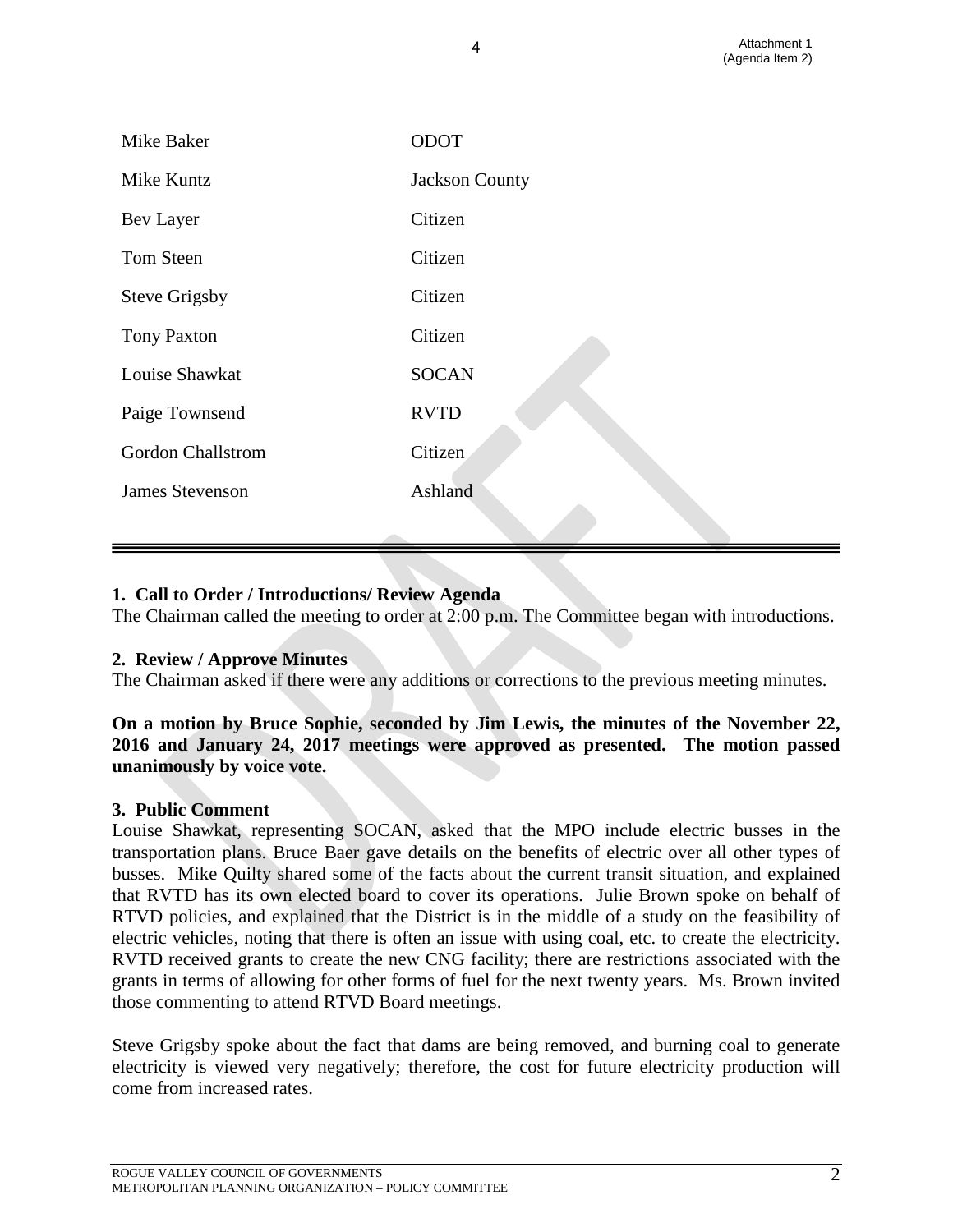# *Action Item(s):*

# **4. Election of 2017 Chair & Vice Chair**

# **Chairman**

On a motion by Jim Lewis, seconded by Ruth Jenks, Mike Quilty was nominated to be the 2017 Policy Committee Chairman.

5

On a motion by Bob Strosser, seconded by Rich Rosenthal, Michael Zarosinski was nominated to be the 2017 Policy Committee Chairman.

On a motion by Julie Brown, seconded by Jim Lewis, the nominations were closed by unanimous voice vote.

# **Vice Chairman Bruce Sophie conducted a "show of hands" vote. Mr. Quilty was elected by five votes. Mr. Zarosinski received two votes.**

## **Vice Chairman**

**On a motion by Mike Quilty, seconded by Julie Brown, the Committee unanimously elected Michael Zarosinski as 2017 Policy Committee Vice Chairman.** 

On a motion by Rich Rosenthal, seconded by Julie Brown, the nominations were closed prior to the unanimous voice vote.

## **5. Proposed RVMPO Dues / Review Draft Work Plan 2017-2018**

Staff proposed maintaining the dues formula and rate that was approved by the Policy Committee in December 2013. The rate, \$0.16 per capita, would generate a total of \$28,104 for the 2017-18 fiscal year. **Table 1** (below) summarizes population and proposed dues for each jurisdiction. Population estimates are certified as of July 2016 from Portland State University. The TAC recommended approval of the dues schedule at their February 2 meeting.

## **Table 1 – MRMPO Proposed 2017-18 Dues**

| <b>Jurisdiction</b>  | <b>Population</b> | <b>Dues/Capita</b> | <b>Proposed FY</b>  | <b>FY</b><br>2016 | <b>Dues</b>   |
|----------------------|-------------------|--------------------|---------------------|-------------------|---------------|
|                      |                   |                    | <b>2017-18 Dues</b> | <b>Dues</b>       | <b>Change</b> |
| <b>Ashland</b>       | 20,620            | \$.16              | \$3,299             | \$3,265           | \$34          |
| <b>Central Point</b> | 17,685            | \$.16              | \$2,814             | \$2,798           | \$16          |
| <b>Eagle Point</b>   | 8,765             | \$.16              | \$1,402             | \$1,391           | \$11          |
| <b>Jacksonville</b>  | 2,920             | \$.16              | \$467               | \$461             | \$6           |
| <b>Medford</b>       | 78,500            | \$.16              | \$12.560            | \$12,425          | \$135         |
| <b>Phoenix</b>       | 4.585             | \$.16              | \$734               | \$724             | \$0           |
| <b>Talent</b>        | 6,305             | \$.16              | \$1,009             | \$1,003           | \$6           |
| <b>Jackson</b>       | 36,367            | \$.16              | \$5,819             | \$5,738           | \$81          |
| County               |                   |                    |                     |                   |               |
| <b>Total</b>         | 175,647           |                    | \$9,656             | \$8,388           | \$289         |

All population estimates are Portland State University certified July, 2016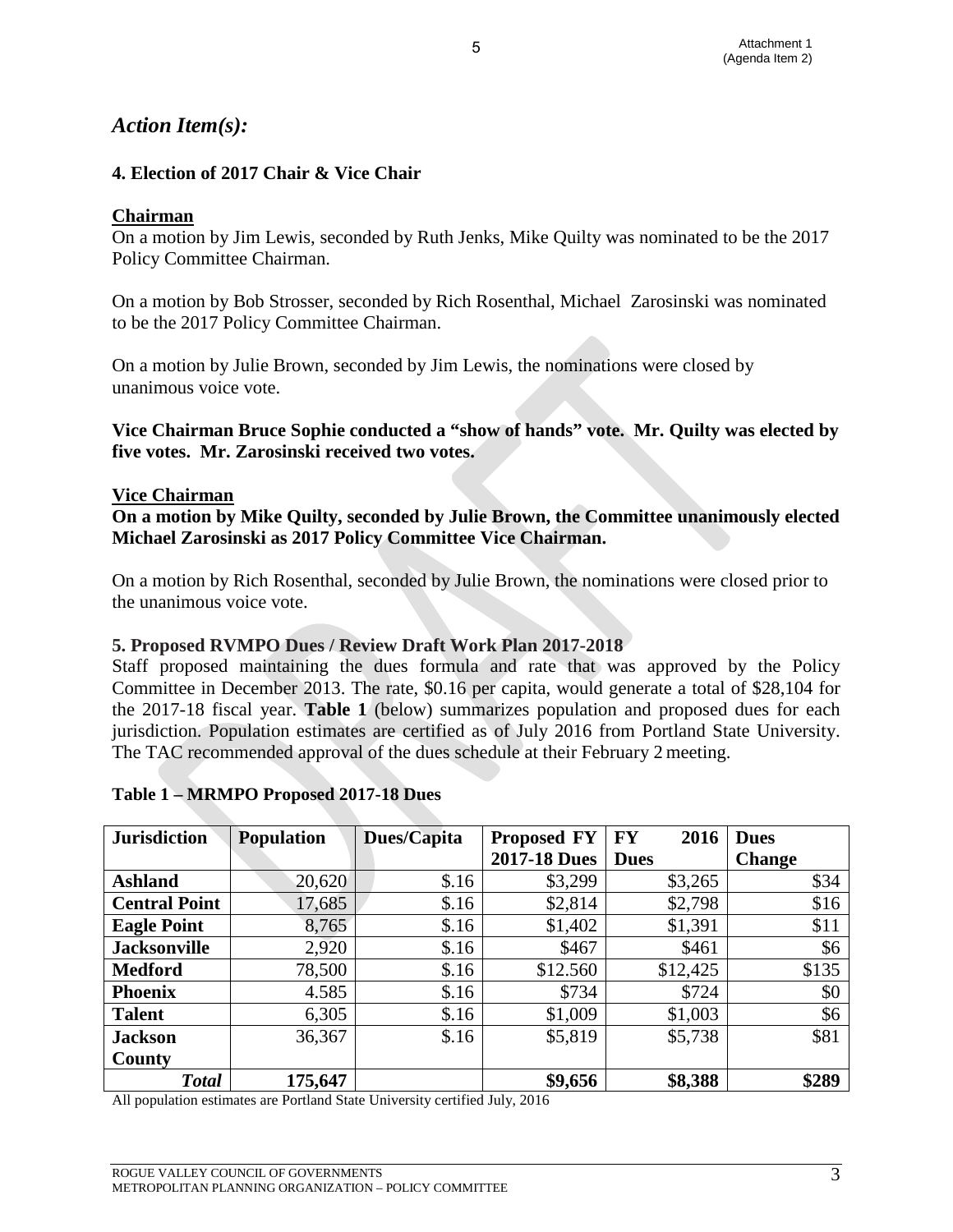Dues provide funding for general operations, which primarily consist of activities that require local funds including lobbying and local match obligations. Dues also pay for Policy Committee participation in advocacy activities for which federal funds cannot be used, including the Oregon MPO Consortium, the Association of MPOs and the West Coast Corridor Coalition. Dues can also be used to supplement the MPO's planning budget. Table 2 summarizes anticipated use of FY2018 member dues. The TAC recommended Policy Committee approval of the dues schedule.

6

## **Table 2 – Dues Estimates**

| <b>Policy Committee Dues, Travel: state, regional national</b> | \$11,241.41         |
|----------------------------------------------------------------|---------------------|
| <b>UWPW Work Activities Support</b>                            | \$16,862.11         |
|                                                                | Total   \$28,103.52 |

**On a motion by Jim Lewis, seconded by Bruce Sophie, the proposed 2017-18 RVMPO Dues Schedule was unanimously approved by voice vote.**

# *Discussion Item(s):*

# **6. 2017–2042 Regional Transportation Plan (RTP), 2018–2021 Transportation Improvement Program (TIP) & Air Quality Conformity Determination (AQCD) Workshop**

Dan Moore welcomed the meeting visitors, and explained that all projects must be fiscally constrained and go through air quality conformity determination. The Policy Committee will conduct a public hearing next month on the 2017-2042 RTP, 2018-2021 TIP, and AQCD.

*Attachments:* **#4** –Draft 2018-21 TIP; AQCD for the 2017-42 RTP, Draft conformity document (Link below). Draft 2017-42 RTP & 2018-21 TIP project lists. [http://rvcog.org/FTP/2017%20RVMPO%20AQCD/2017%20AQCD\\_Final%20Draft.pdf](http://rvcog.org/FTP/2017%20RVMPO%20AQCD/2017%20AQCD_Final%20Draft.pdf)

Dan Moore gave a Power Point presentation on the three referenced documents, along with explanatory overviews of each:

## **2017-42 RTP -**

- Chapter 1 Introduction (Overview, RVMPO, Plan Contents, Plan Consistency)
- Chapter 2 Goals & Policies (Goals, Policies, Potential Actions, Performance Indicators)
- Chapter 3 Public Involvement (RTP Planning Process & Public Participation, including a survey rating graph)
- Chapter 4 Planning Area Characteristics (Demographics, Employment Characteristics with pie charts comparing the RMPO and MRMPO area employment related travel patterns)
- Chapter 5 Regional Transportation System Management/Options (Air & Rail, Multi-Modal Safety/Security, Land Use Nexus)
- Chapter 6 Air Quality (Conformity, CO [Medford UGB] &  $PM_{10}$  [Medford-Ashland AQMA])
- Chapter 7 Environmental Considerations (Considerations in Planning (avoiding/managing negative impacts), Environmental Justice)
- Chapter 8 Plan Implementation (RTP Projects, Selection Criteria, RTP Project List)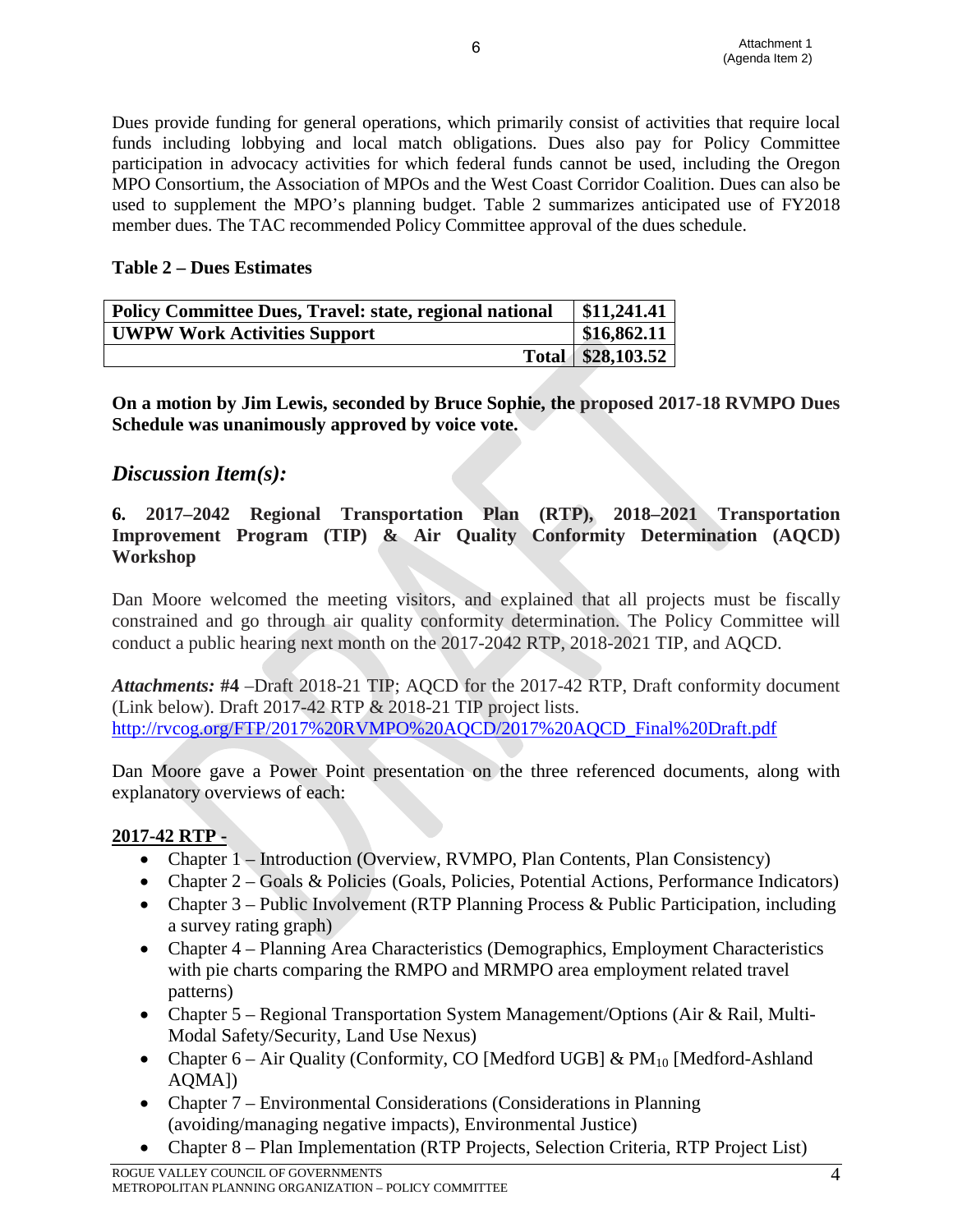• Chapter 9 – Financial Plan (Required Fiscal Constraints, Funding Availability, Source Identification, Accounting for Inflation, Revenue Sources [charts provided for Street Systems & Transit])

7

• Chapter 10 – Future Conditions (Travel Demand Modeling [population/employment] forecasting], RVMPO Model)

Other Information:

- Mode Share (RVMPO v4.2 Model)
- Future Congestion
- 2017 & 2042 Estimated Congestion Maps (comparisons of increases to 2042)

Tony Paxton asked if the Hwy 62 bypass was considered on the congestion map, and Art Anderson explained how that had been done.

# **Air Quality Conformity Determination**

- Carbon Monoxide (CO) (EPA approved Limited Maintenance Plan in September, 2016)
- PM<sub>10</sub> (Particulates & Transportation Control Measure (TCM)) analyses were done with/without transit.

Julie Brown was concerned how the model worked with respect to transit. Mr. Welzenbach explained that the Rogue Valley transit model has a disbursed impact because of the current employment center/high density layout. Mike Quilty stressed that smaller community sizes in the area make transit problematic. Steve Grigsby asked if rising fuel costs had been considered with regard to modeling and increased transit. A discussion ensued regarding how ridership increased in the early 2000s when gas prices were so high. Ms. Brown spoke about the fact that the first thing – even before alternative fuels (CNG/electricity) – that needed to be addressed was the significant problem of single-driver vehicles being used throughout the region. Sara Westover wondered if the Plan made policy recommendations or studies that forecasted beyond past trends; Dan Moore shared that the policies, performance indicators and the recent Strategic Assessment associated with Chapter 2 in the Plan have all been used to help with this situation. Policy directions and Alternative Measures need to be further reviewed. The Regional Problem Solving (RPS) process set the urban reserve boundaries for the next 40-50 years, and was also designed to encourage higher densities in existing cores, rather than forcing them into new areas. RVTD cannot forecast for this Plan, but is working on a Transit Master Plan that will include additional modeling scenarios with greatly improved transit service that will also benefit the RVTD Master Plan (which does not need to be constrained). RTVD also has an in-house model that allows for expanded scenarios and analysis. Bruce Bauer asked about whether rail was included in the model, but was told by Staff and the Chairman that it was not sustainable or cost effective in this area. Also, the transit system is not impacted by trips that leave the area. Mike Montero commented on the benefits of periodic updates to the models as related to future demand and changes in disposable income of the Valley's population.

Dan Moore talked about the Transportation Control Measure Street Sweeping (EPA Report) implemented by the MPO for White City and Medford, which used CMAQ funds to purchase sweepers**.** The program has been in place for years, but has not been being used in the intended fashion. Staff is meeting with the EPA, USDOT and ODOT in the next few days to discuss strategies to meet conformity. Meeting air quality standards is not an issue now because  $PM_{10}$ measurements are below the budget limits. It is hoped that a consensus will be reached that the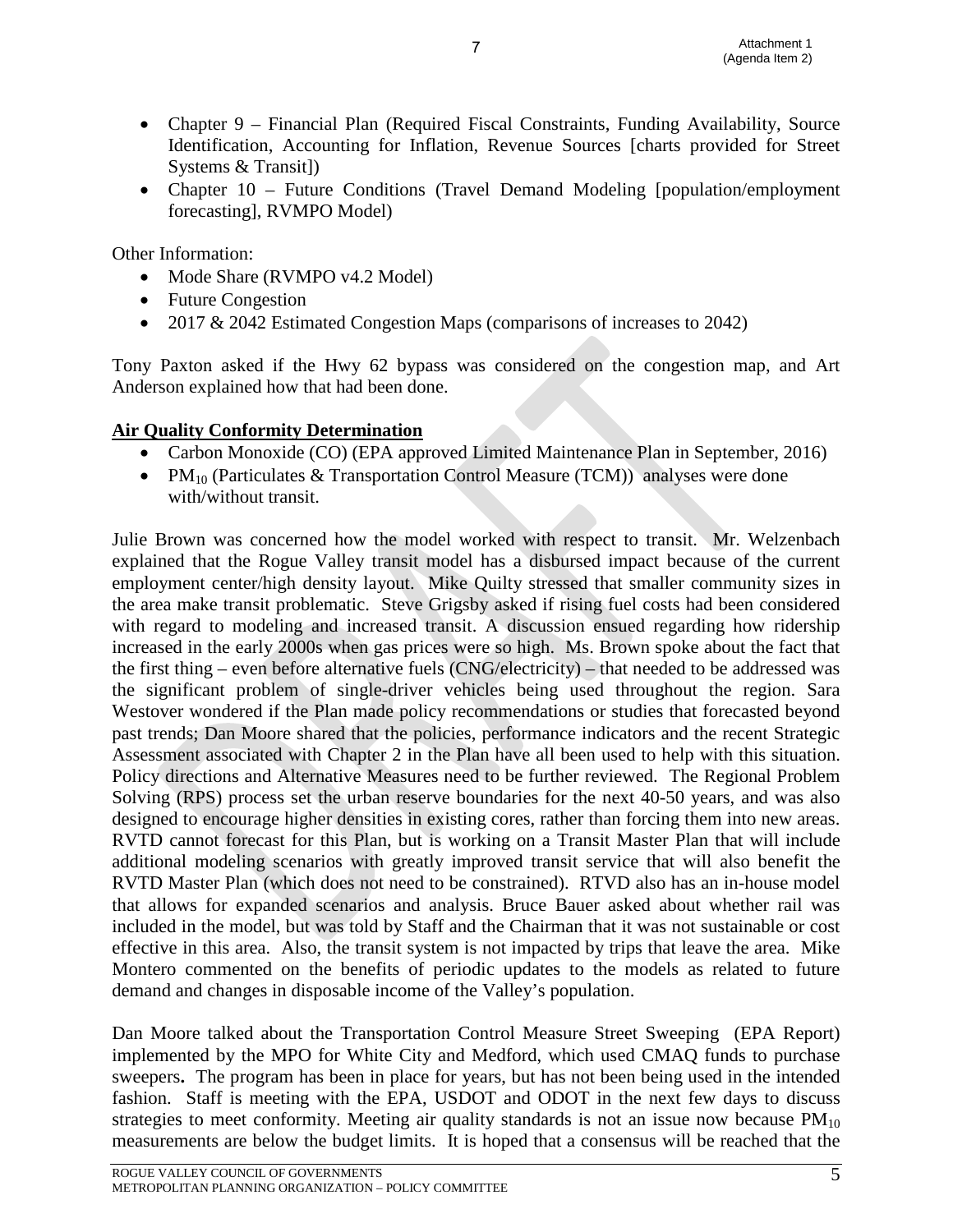2003 TCM has met conformity, and that it would then be appropriate to create a Limited Maintenance Agreement to continue conformity.

8

Gordon Challstrom commented that street sweeping could be more cost effective if it were handled on a contract basis with private companies.

Art Anderson and Karl Welzenbach explained that the conformity issue must be addressed in a timely manner because the TCM is part of the SIP.

# **2018-21 Transportation Improvement Program**

- 4- year MPO investment program
- RTP/RTP Consistency
- TIP includes federally funded and regionally significant projects
- Projects meet Clean Air Act (AQCD)
- TIP approved by Governor & part of statewide STIP

The public hearing on the three documents will be held on March  $28^{th}$  @ 2:00 p.m.

#### **7. Planning Update**

Mike Quilty shared that regional MPO representatives attended the CMAQ meeting; no additional funds will be forthcoming. Four funding scenarios were proposed. Currently, the RVMPO is set for a 47% reduction in funds. METRO MPO is also expected to take a significant CMAQ loss. Various formulas will be considered as discussions continue. Three discussion topics were: 1) determination of the specific disbursement formula that will be used, 2) rural area funding protocols, and 3) small city funding methods.

## **8. Other Business / Local Business**

None addressed.

## **9. Public Comment**

James Stevens asked if there were greenhouse gasses included in the air quality emissions analysis, and was told that only  $CO$  and  $PM_{10}$  were studied for the AQCD.

#### **10. Adjournment**

The meeting was adjourned at 3:40 p.m.

#### **Scheduled Meetings:**

| <b>RVMPO PAC</b>    | Tuesday, March 21st @ 5:30 pm  |
|---------------------|--------------------------------|
| <b>RVMPO TAC</b>    | Wednesday, March 8th @ 1:30 pm |
| <b>RVMPO Policy</b> | Tuesday, March 28th @ 2:00 pm  |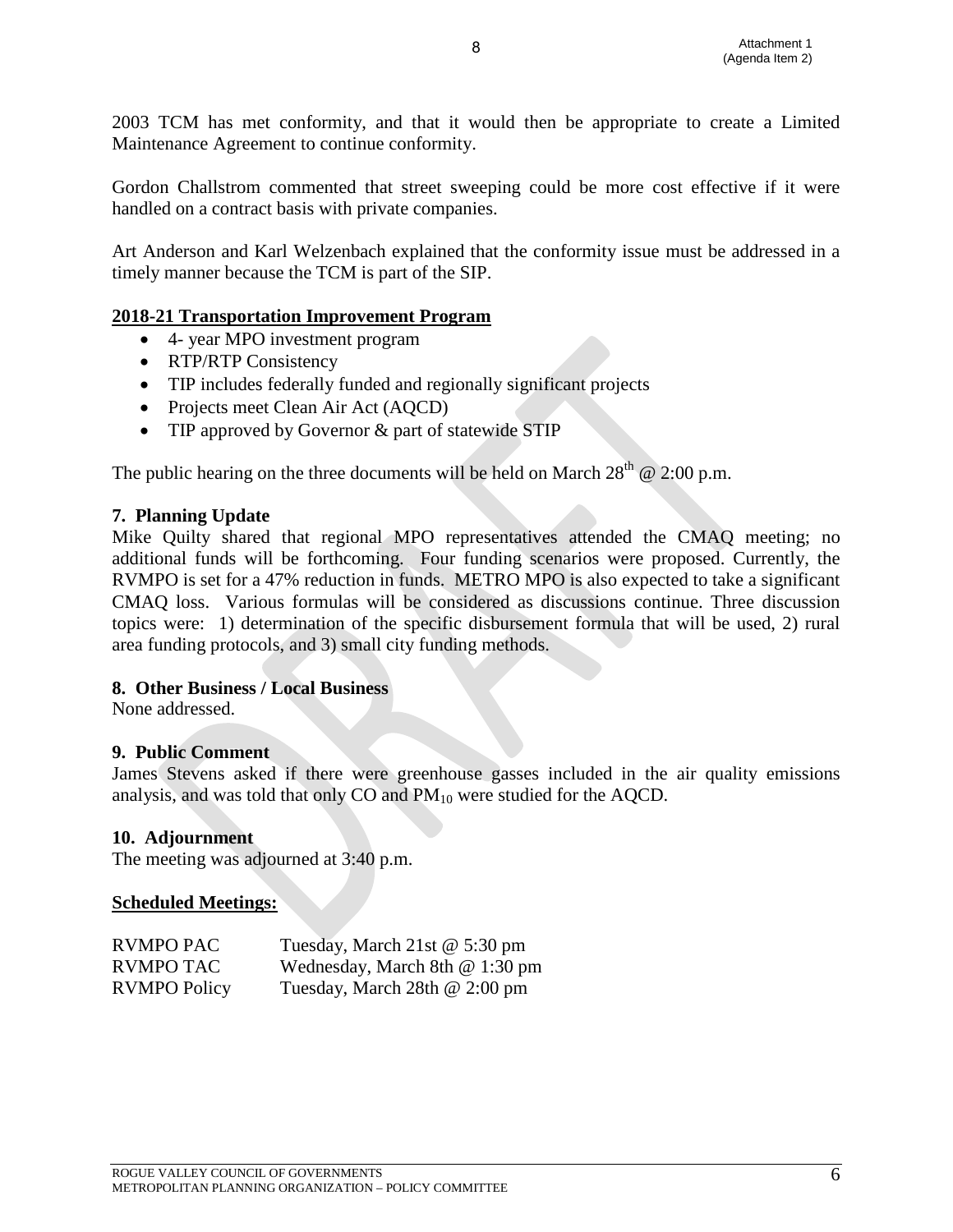

| DATE:        | March 21, 2017                                                                         |
|--------------|----------------------------------------------------------------------------------------|
| TO:          | <b>RVMPO Policy Committee</b>                                                          |
| <b>FROM:</b> | Dan Moore, MPO Coordinator                                                             |
|              | <b>SUBJECT:</b> 2017-2042 RTP, 2018-2021 TIP, and Air Quality Conformity Determination |
|              |                                                                                        |

The Policy Committee is conducting a public hearing on three related items, as identified below. Given the linked nature of these items, staff suggests conducting a single hearing, asking for testimony on each item:

- 1. **2017-2042 RTP**: Goals/policies, draft project lists, financial forecasts, and travel demand model update were developed in consultation with jurisdictions. Draft RTP provided to Policy Committee at public workshop and posted online on February 28, 2017 (beginning of 30-day public comment period). See draft document at: [http://rvcog.org/FTP/2017%20RVMPO/Draft%202017-2042%20RTP\\_3.2.17.pdf](http://rvcog.org/FTP/2017%20RVMPO/Draft%202017-2042%20RTP_3.2.17.pdf)
- 2. **2018-2021 TIP:** draft project lists were developed in consultation with jurisdictions. Draft TIP was distributed by email, posted online and advertised February 28, 2017. See draft document at: [https://www.rvmpo.org/images/RTP\\_Documents/RVMPO\\_2018-21\\_TIP\\_Draft.pdf](https://www.rvmpo.org/images/RTP_Documents/RVMPO_2018-21_TIP_Draft.pdf)
- 3. **2017 Air Quality Conformity Determination**: RVMPO presents all newly funded projects in the program of projects. A  $PM_{10}$  emissions analysis was completed to demonstrate conformity. CO analysis is not required under Limited Maintenance Plan (LMP) status. The draft AQCD was distributed by email to the air quality interagency consultation group (IACG) on February 6, 2017; posted online and advertised February 28, 2017. See document at: [http://rvcog.org/FTP/2017%20RVMPO%20AQCD/2017%20AQCD\\_Final%20Draft.pdf](http://rvcog.org/FTP/2017%20RVMPO%20AQCD/2017%20AQCD_Final%20Draft.pdf)

# **Advisory Committee Recommendations**

The Technical Advisory Committee and Public Advisory Council, consistent with the RVMPO's Public Participation Plan, have discussed these items in public, advertised meetings and recommend approval of all three items.

# **2017-2042 RTP, 2018-2021 TIP and Air Quality Conformity Determination**

The 30-day public comment period of the draft RTP, TIP and AQCD began February 28, 2017. The documents and the March 28, 2017 public hearing have been noticed in the Mail Tribune. Interagency consultation was held, and agency partners – Environmental Protection Agency, Federal Highway Administration, Federal Transit Administration, Oregon Department of Environmental Quality and ODOT – have agreed on the adequacy of the draft 2017 AQCD. The synopsis from the draft 2017 AQCD is attached along with Exhibit A, *Timely Implementation of Transportation*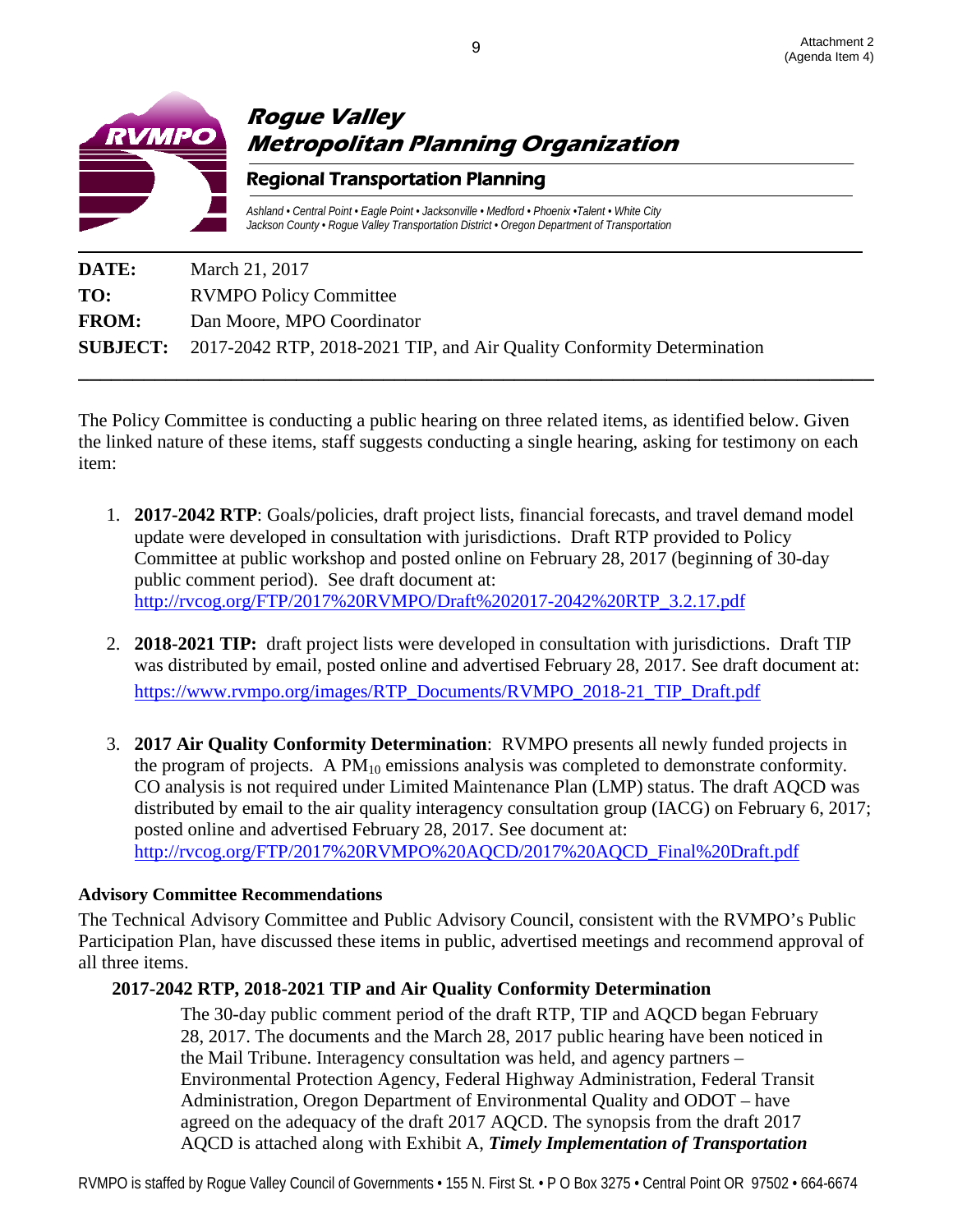*Control Measures (TCMs)* **40 CFR 93.113** which is a revision to Section 2.2 Criteria and Procedures for Determining Conformity within the AQCD. Adoption resolutions for all three documents are also attached.

10

The RVMPO is required to update the RTP on a 4-year cycle. The last update was in March 2013. This major update includes a new travel demand model, project lists, financial plan, and revisions to the goals and policies and RTP chapters. The 2017-42 RTP will replace the current 2013-2038 RTP.

The 2021 TIP programs \$113,917,099 in federal, state and local funds for transportation system improvements. The draft TIP includes a comparison of funding levels from previous TIPs broken down by jurisdiction, descriptions of funding sources, information on the amendment process in addition to the list of projects and project map. Also, as an appendix, the TIP reports the status of all projects from the current 2015-18 TIP—whether they've been completed or slipped to the new TIP.

After Policy Committee adoption by resolution of the 2042 RTP, 2021 TIP and 2017 AQCD, the TIP project list is submitted to ODOT for inclusion in the Statewide Transportation Improvement Program (STIP). The STIP and TIPs from all eight Oregon MPOs are submitted to the governor for signature. Once signed, USDOT will consult with the Environmental Protection Agency and consider making air quality conformity determinations as necessary. For the RVMPO, official approval of the TIP occurs when USDOT makes the conformity determination.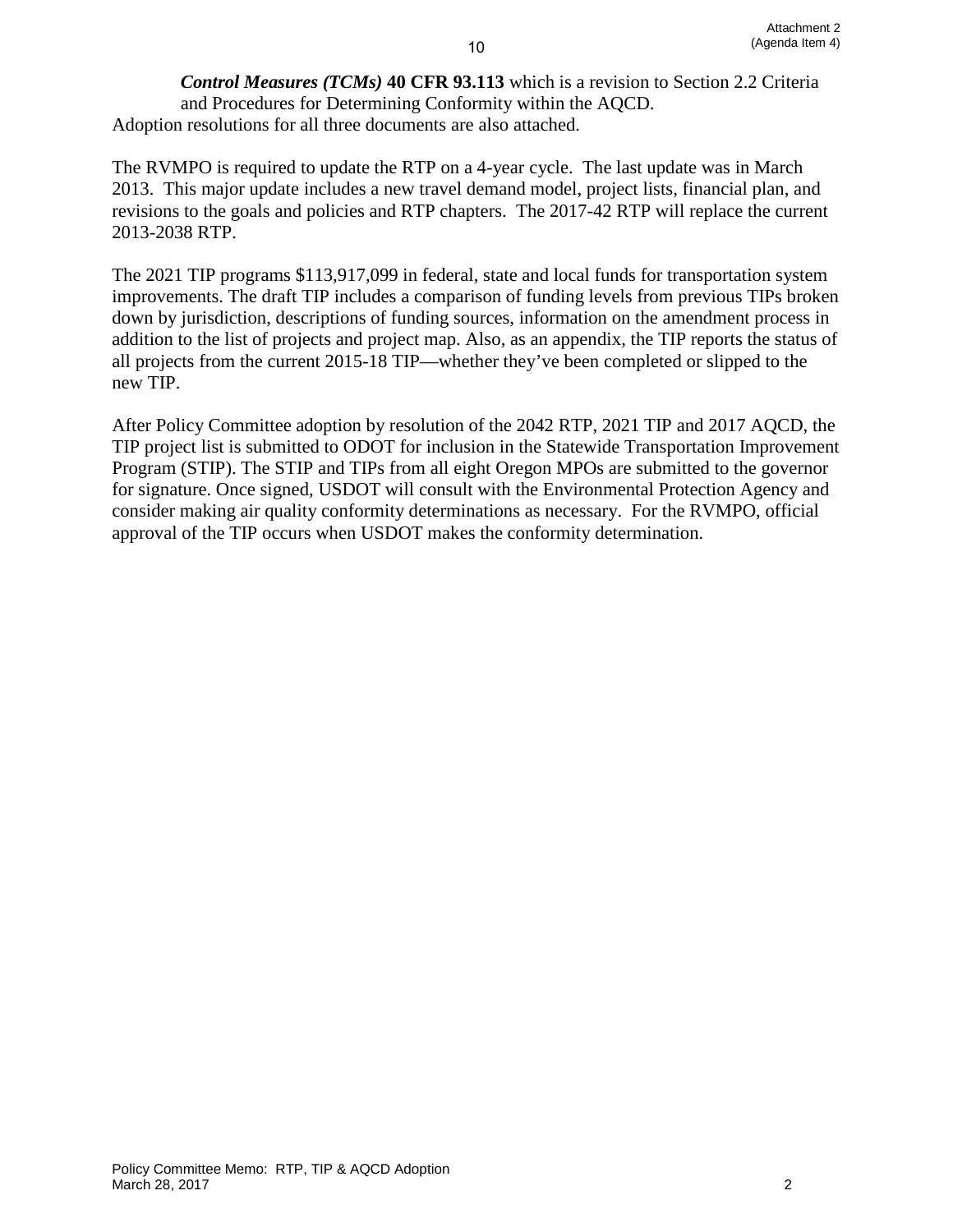# *Synopsis*

*An Air Quality Conformity Determination (AQCD) for a plan and program is a finding that the plan and program conform to appropriate air quality requirements.* 

**This AQCD shows that with the implementation of the Rogue Valley Metropolitan Planning Organization (RVMPO) 2017-2042 Regional Transportation Plan and 2018-21 Transportation Improvement Program, current federal and state on-road air quality requirements will continue to be met in the Medford carbon monoxide (CO) and Medford-**Ashland particulate matter (PM<sub>10)</sub> Air Quality Maintenance Areas.

The CO and  $PM_{10}$  Air Quality Maintenance Areas (AQMA) are two distinct maintenance areas with different boundaries. The CO AQMA encompasses the City of Medford's Urban Growth Boundary (UGB). The Medford-Ashland PM<sub>10</sub> AQMA covers about 228 square miles and approximates the Bear Creek Basin. The area is generally described as the Rogue Valley.

On December 15, 2015, the Oregon Department of Environmental Quality (ODEQ) submitted a Carbon Monoxide Limited Maintenance Plan (LMP) for the Medford area to EPA for approval. ODEQ submitted a supplemental plan to EPA on December 30, 2015. To be eligible for a CO LMP, an area has to have a design value at or below 7.65 ppm. Based on ODEQ's review of available CO emissions data for Medford the area met the requirements for an LMP. The CO LMP went into effect on September 19, 2016.

With the approval of the CO LMP, the area is exempt from performing a regional emissions analysis for CO and there is no "budget" test. The CO Maintenance area, however, must meet project level conformity analyses, and must respond to transportation conformity criteria in 40 CFR 93 Subpart A.

# **Conformity Criteria**

On September 19, 2016, US-EPA approved a CO maintenance plan, known as a "limited maintenance plan" (LMP) for the Medford area. This limited maintenance plan has a 2025 horizon year. Because of the approved LMP, the Rogue Valley MPO no longer has to complete a regional emissions analysis for the Medford area for CO pursuant to 40 CFR 93.109(e).

However, all other transportation conformity requirements under 40 CFR 93.109(b) continue to apply. This RTP and TIP conformity determination meets all applicable requirements under the conformity rule as described below.

# 40 CFR 93.104 *Frequency of conformity determinations.*

*Conformity of transportation plans and TIPS must be determined no less frequently than every four years. Conformity of plan and TIP amendments, except for those that add or delete exempt projects, must be demonstrated prior to approval of the action. All FHWA/FTA projects must be found to conform or must be re-conformed following any significant status or scope change, before they are adopted, accepted, approved or funded.* This conformity determination is for the RVMPO 2017 - 2042 Regional Transportation Plan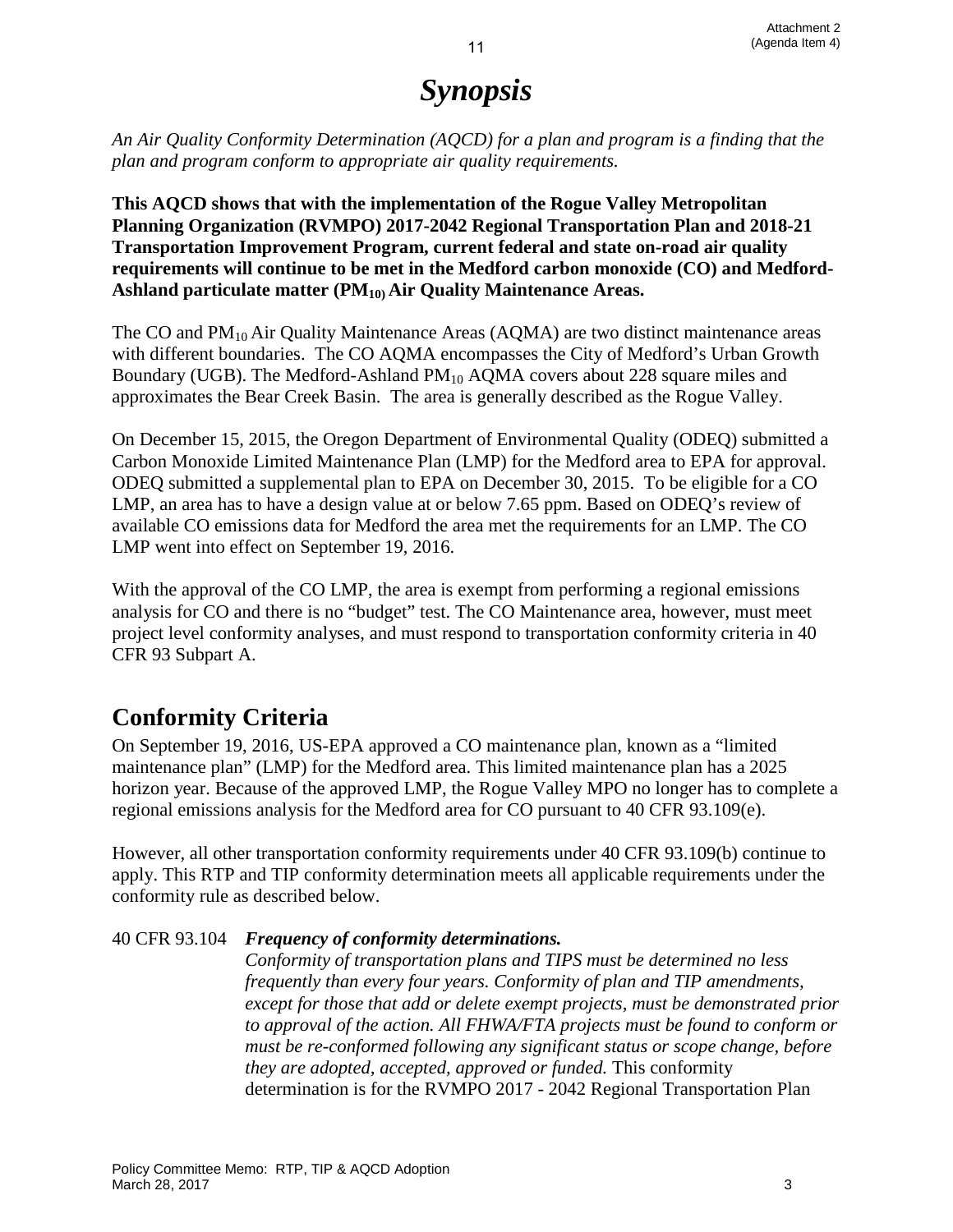(RTP) and the 2018-2021 Transportation Improvement Program (TIP). The next RTP update will occur in four years (March 2021).

12

# 40 CFR 93.105 *Consultation*

*Interagency consultation procedures must be carried out in accord with OAR* 340-252-0060 *and the MPO's public involvement policies developed under 23 CFR Part 450.* 

A Pre-Analysis Consensus Plan and a draft of this document along with the project list (Appendix B) was circulated by the MPO to ODOT, US-EPA, and USDOT (FHWA and FTA) during interagency consultation. The air quality implications of each project were reviewed to determine which projects had the potential for hot spot requirements.

Public notice was provided on the MPO's web site and through emails to interested parties in the region. A public hearing was held at the policy committee review meeting, and the 30 day public comment period required by the MPO's Public Participation Plan was held.

The RVMPO Technical Advisory Committee (TAC), the standing committee for interagency consultation, reviewed the project list and subsequently reviewed the results of the public comment period and the interagency consultation. No comments were provided at the public hearing or were submitted during the public comment period.

The *project sponsor* is responsible for assuring the conformity of FHWA/FTA projects and regionally significant projects in the RTP or TIP for which hot spot analysis is required. The project sponsor is also responsible for distributing draft and final project environmental documents prepared by the project sponsor to other agencies. It is the responsibility of the project sponsor to consult with the affected transportation and air quality agencies prior to making a project level conformity determination. These activities occur during the project design planning phase.

40 CFR 93.108 *Transportation plans and TIPs must be fiscally constrained.*  Fiscal constraint is described and affirmed in the 2042 RTP and the 2018- 2021 TIP.

For the Medford  $PM_{10}$  maintenance area, all non-exempt projects in the 2017-42 RTP and the 2018-2021 Transportation Improvement Program within the Medford-Ashland Air Quality Maintenance Area were reviewed under the interagency consultation process.

Analysis of future travel conditions shows that estimates of emissions of particulate matter  $(PM_{10})$  within the Air Quality Maintenance Area are lower than permitted in corresponding state maintenance plans, which set emissions budgets. The table below show emissions budgets and summarizes estimated particulate matter emissions. As shown, RTP/TIP emissions in all applicable analysis years under both transit cases are well below the established motor vehicle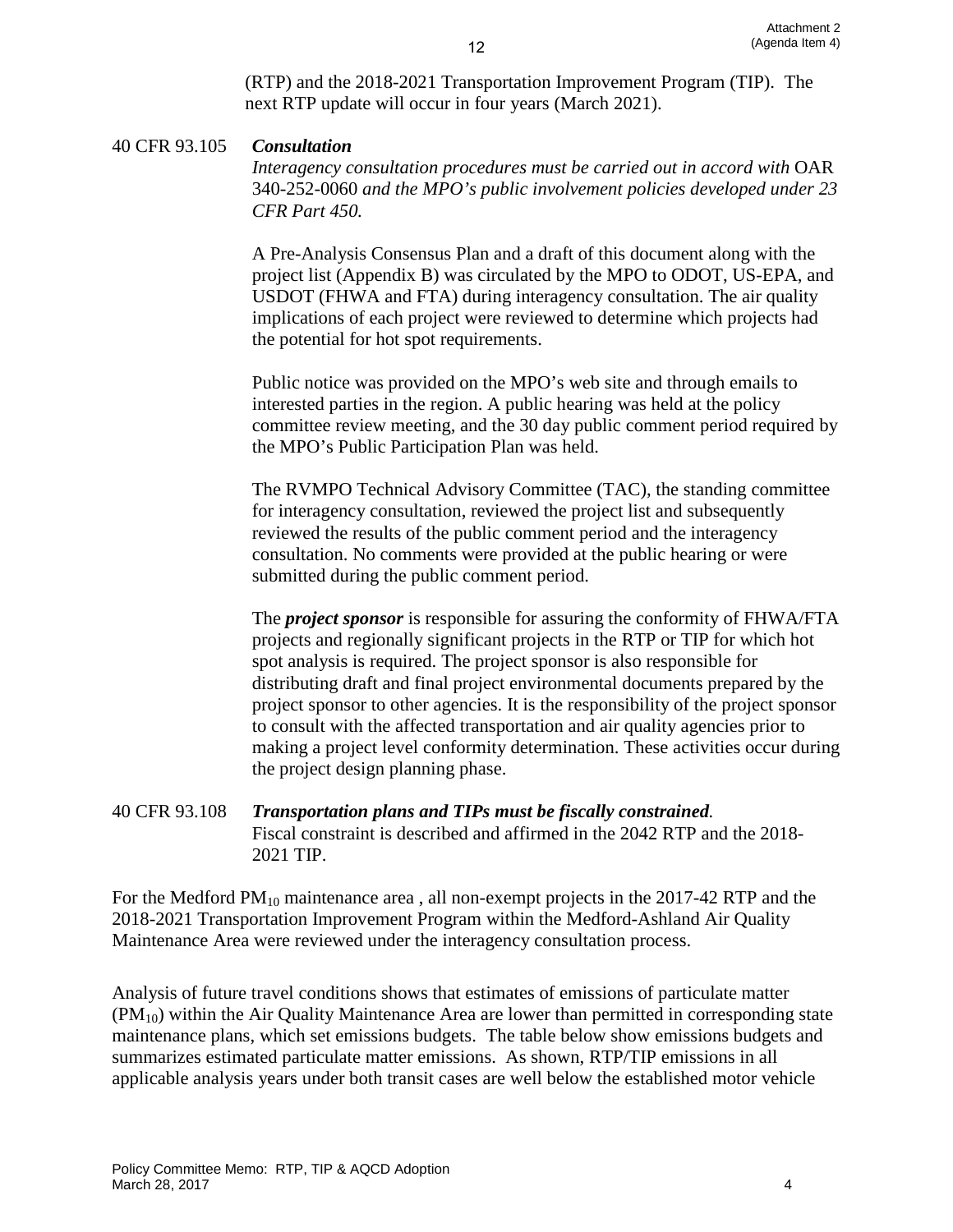$PM_{10}$  emission budgets. Across all analysis scenarios, total motor vehicle  $PM_{10}$  emissions are less than 55% of the budgets.

| Analysis Year                                                   | 2017            | 2027            | 2037            | 2042            |
|-----------------------------------------------------------------|-----------------|-----------------|-----------------|-----------------|
| $PM_{10}$ Budget                                                | 3,754 tons/year | 3,754 tons/year | 3,754 tons/year | 3,754 tons/year |
| Estimated $PM_{10}$ Emissions<br><b>With Transit Service</b>    | 1,559 tons/year | 1,730 tons/year | 1,938 tons/year | 2,049 tons/year |
| Estimated $PM_{10}$ Emissions<br><b>Without Transit Service</b> | 1,561 tons/year | 1,733 tons/year | 1,940 tons/year | 2,052 tons/year |

# *The purpose of this document*

An AQCD is required whenever the Regional Transportation Plan (RTP) or Transportation Improvement Program (TIP) is updated, or every four years, whichever comes first. The U.S. Department of Transportation (USDOT) conformed the current RTP April 26, 2013. USDOT must make the conformity determination before the plan and program can go into effect.

In the Rogue Valley Metropolitan Planning Organization area, the conformity document must show that through the horizon of the plan and program air quality requirements for  $CO$  and  $PM_{10}$ will be met. Specifically:

Carbon Monoxide—The area encompassed by the Medford urban growth boundary (UGB) was re-designated from nonattainment to attainment by the U.S. Environmental Protection Agency (EPA) in 2002. A CO LMP was approved by EPA on September 19, 2017. As summarized above, the RVMPO is no longer required to complete an emissions analysis for CO, but must still comply with other conformity requirements under 40 CFR 93.109(b).

 $PM_{10}$ —The area within the Medford-Ashland Air Quality Maintenance Area, which is entirely within the RVMPO planning area, was re-designated from nonattainment to attainment by EPA in 2006, and the emissions budget shown above for  $PM_{10}$  from transportation (mobile) sources was approved to maintain air quality.

Analysis by the RVMPO found that through the horizon of the RTP (2042) and the TIP (2021), and in intervening years,  $PM_{10}$  emissions from transportation will not exceed emission budgets, as shown in the table above.

# *Actions to be taken*

The RVMPO Policy Committee, as the policy board for the federally designated Metropolitan Planning Organization in the urbanized area that includes the cities of Ashland, Talent, Phoenix, Jacksonville, Medford, Central Point, Eagle Point, Jackson County, Rogue Valley Transportation District (RVTD) and the Oregon Department of Transportation (ODOT), must formally adopt the findings described in this report. Then USDOT and the federal Environmental Protection Agency confer on the analysis. Ultimately, USDOT will make a conformity determination based on this document. At that time, the RVMPO's 2017-2042 RTP, and the 2018-2021 TIP will go into effect.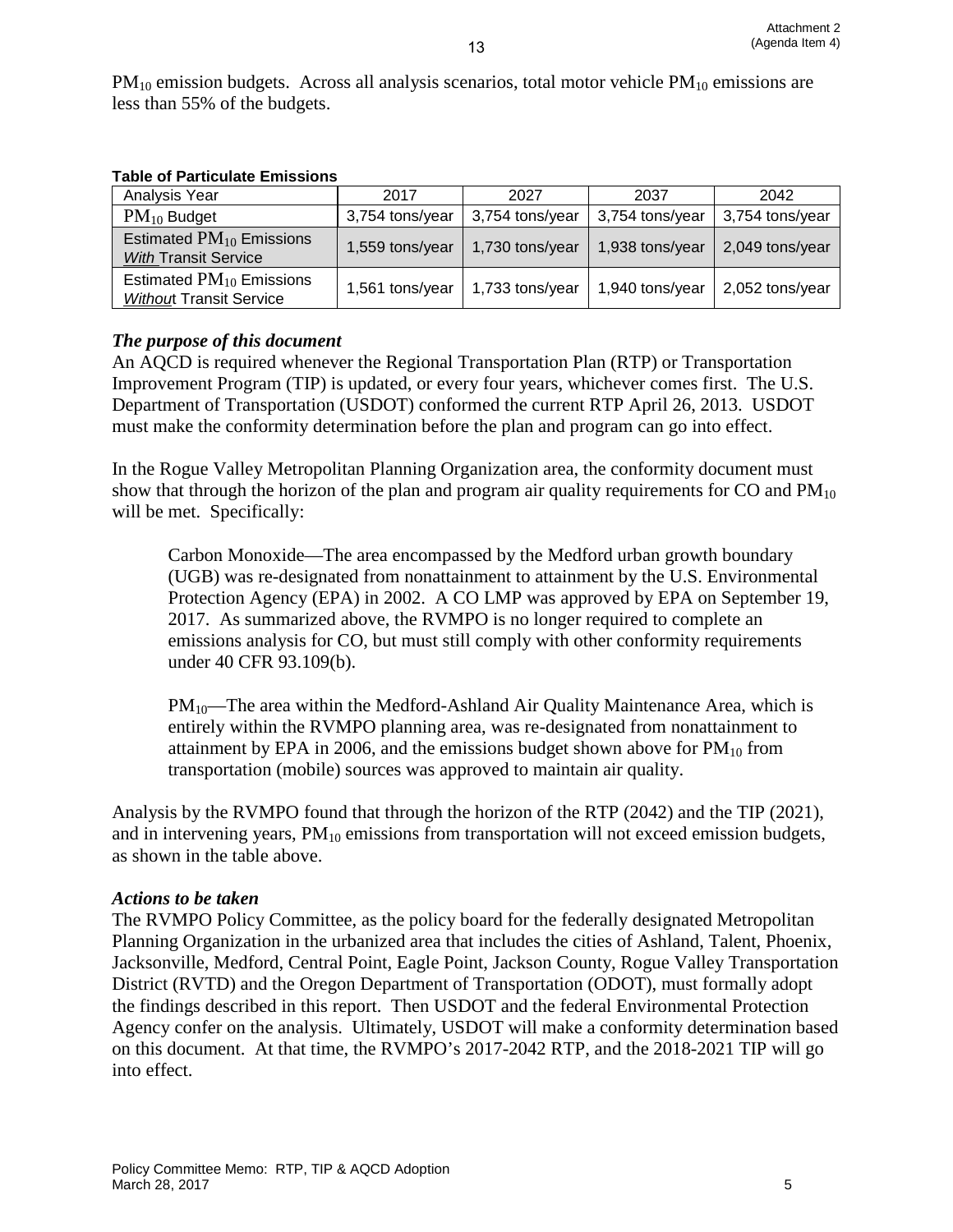# *Basis of the analysis*

The analysis uses computer models to project the amounts of  $PM_{10}$  anticipated in the respective planning area from on-road transportation. The region's travel demand model, developed jointly by RVMPO and ODOT, estimates the amount of vehicle travel anticipated, expressed as vehicle miles traveled (VMT). Emission factors are generated using an EPA-approved model. From these calculations, future emissions are estimated. The models takes into account several key factors that can change over time including population and employment growth, land-use changes, changes to the transportation system and motor vehicle technology.

14

# *Details of the Air Quality Conformity Determination*

This report shows that with the implementation of the 2042 RTP and 2021 TIP, all current federal and state requirements for on-road transportation emissions within the planning area will be met. For the entire Medford-Ashland Air Quality Maintenance Area, an area within the RVMPO planning area,  $PM_{10}$  emissions from on-road transportation will not exceed the budget set by ODEQ and approved by EPA in 2006. This means that transportation projects will not impede the area in continuing to meet air quality requirements.

The report also describes the finding that since the EPA approved a CO LMP for the Medford CO Maintenance Area, the RVMPO is no longer required to complete a regional emissions analysis for CO.

In addition to the analysis itself, this report details how required consultation among appropriate agencies and organizations and the public occurred.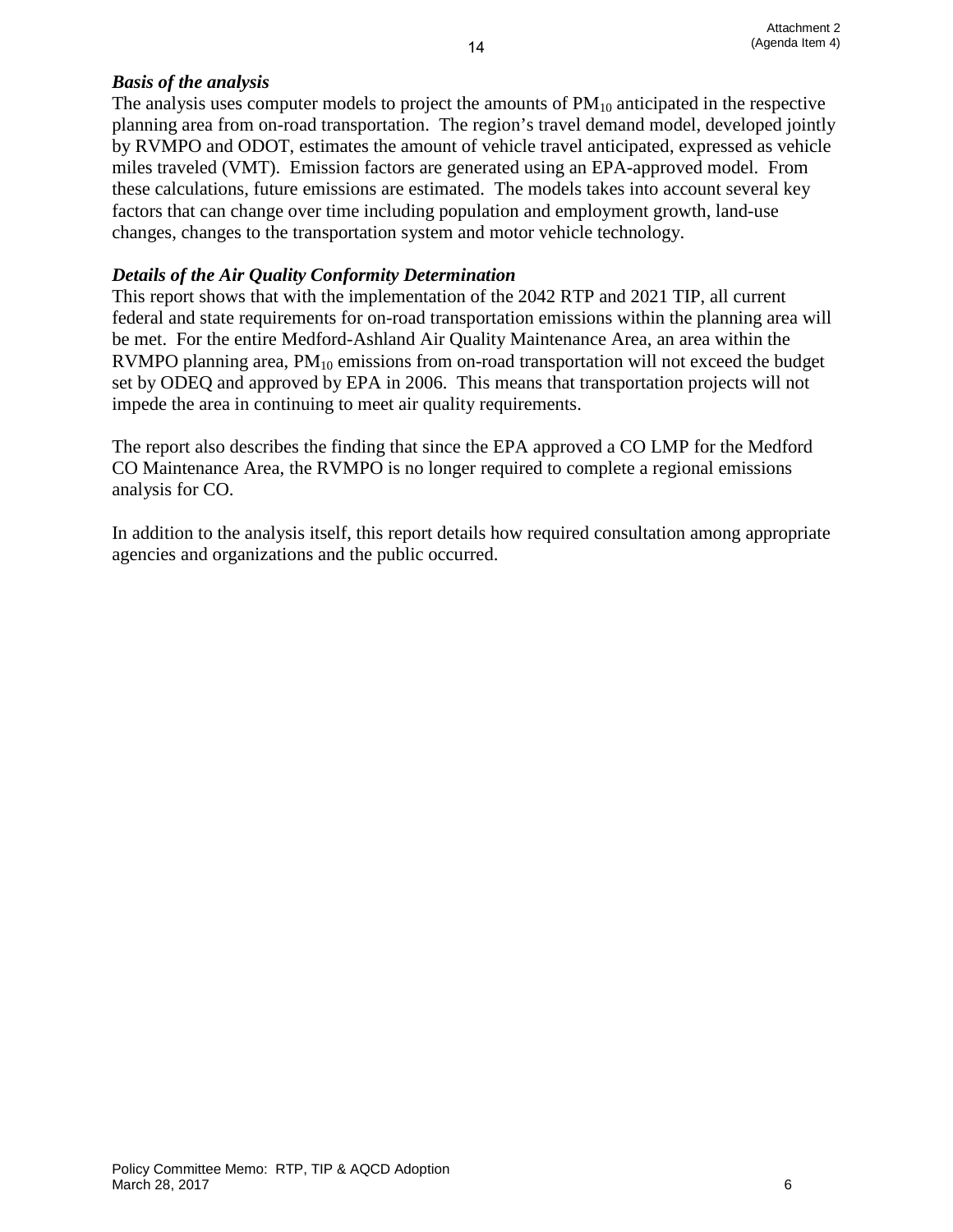# **Exhibit A (To be Included in RVMPO 2017 AQCD)**

# *Timely Implementation of Transportation Control Measures (TCMs)* **40 CFR 93.113**

The  $PM_{10}$  maintenance plan lists street cleaning programs for the City of Medford, White City and the connecting transportation corridor (Hwy. 62). This street cleaning program is considered by ODEQ to be a Transportation Control Measure (TCM) for reducing particulate pollution. At a minimum, the cleaning program must use high-efficiency, vacuum street sweeper(s) or the equivalent over a geographic area that includes Medford, White City and the section of Hwy. 62, at a frequency of at least two times a month.

It was determined during interagency consultation on March 1, 2017 that the streetsweeping program is not a true TCM as defined in 40 CFR 93.101. It is considered an onroad reduction measure, and not subject to 40 CFR 93.113 – Timely Implementation of TCMs.

The regional emissions analysis for this conformity determination reflects what is actually being done for street sweeping rather than what is described in the SIP on-road reduction measure above. The current street sweeping efforts being undertaken by Jackson County, Medford and ODOT are different than what is in the SIP. Below is a description of the current street sweeping effort.

# **City of Medford Street Sweeping**

- 1. The city owns 5 Sweepers broken down as follows:
	- 4 Schwartz A-7000 Diesel Sweepers
	- 1 Schwartz A-7000 CNG Sweeper
- 2. Medford runs 3 sweepers full time year round and 2-3 months out of the year the city runs an additional sweeper for leaves.
- 3. Medford sweeps State highways within Medford's city limits for ODOT.
- 4. 2016 Stats
	- 4,207 production hours and a total of 12,276 miles swept.
	- 4,085 cubic yards of debris removed.
- 5. Schedule
	- Central Business District (CBD) once per week
	- Lower Order (Residential) Streets every 30 days
	- State Highways once per week
	- Higher Order Streets twice a month
	- At times the city can run 5 sweepers at once (typically after a snow event when the city is trying to get the rock picked up).

# **Jackson County Street Sweeping**

Since the last report from Jackson County, which was done in 2003, Jackson County lost approximately 1/3 of their road maintenance budget due to the loss of federal timber harvest funds in 2007. Due to this budget reduction all of the County's maintenance activities have been significantly impacted. The Schwartz A-700 sweeper previously used was aged out of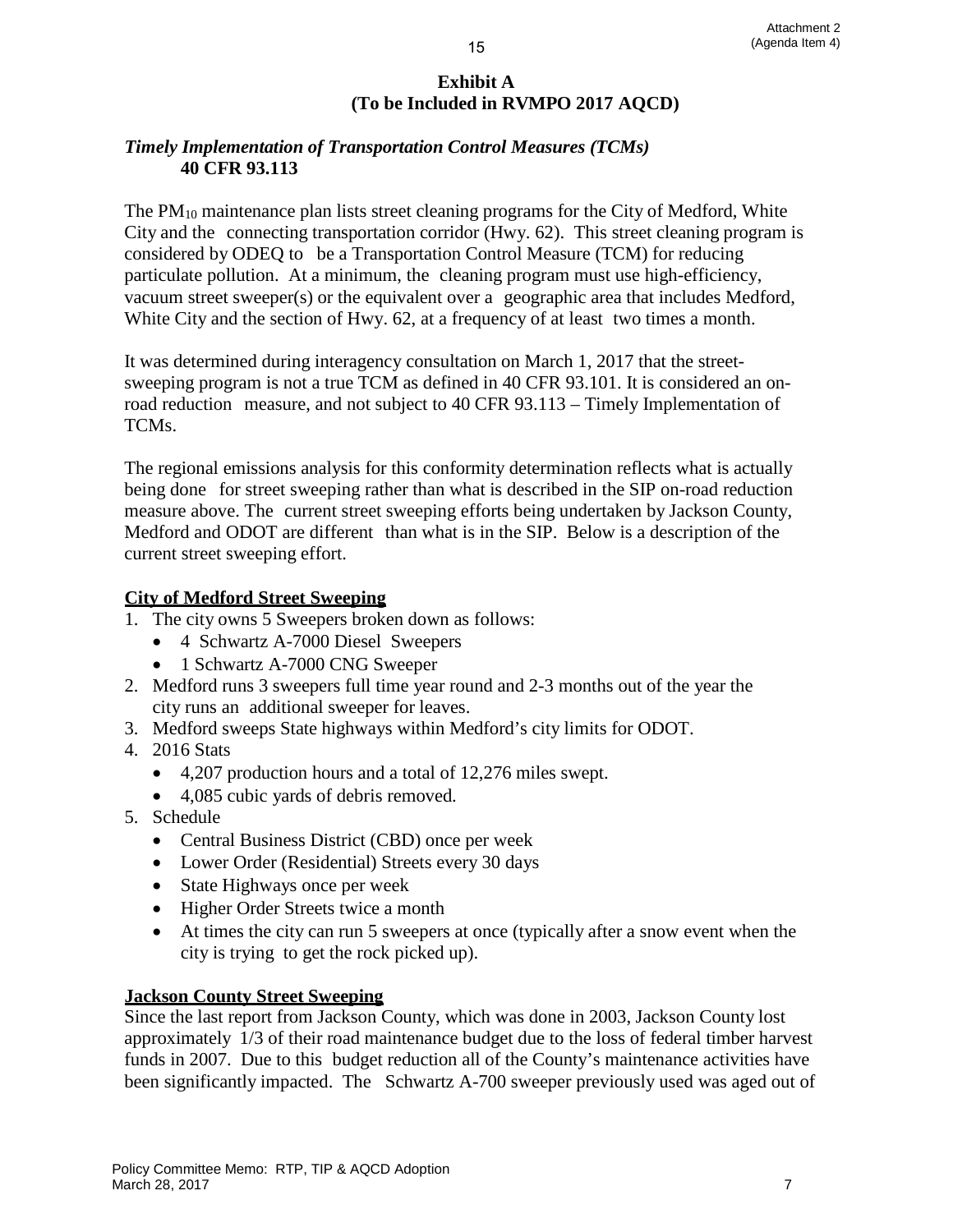the fleet and has been replaced with a sweeper which is similar in performance. However, the County's frequency of sweeping has diminished significantly. Within the White City Urban Containment boundary arterials and collectors are swept monthly and local streets are swept as required, typically 2-4 times per year.

# **ODOT Hwy 62 Sweeping**

ODOT sweeps from Vilas Road north to White City on Hwy 62 a minimum of four times a year.

The City of Medford sweeps the CBD and state highways within the city limits once a week (4-5 times a month), which exceeds the SIP requirement of sweeping twice a month. The RVMPO will request that ODEQ amend the SIP to remove this SIP emission reduction measure as a "TCM" and then develop and approve a PM10 Second 10-Year Limited Maintenance Plan (LMP).

Data provided by ODEQ in Table 1 below shows that  $PM_{10}$  levels have remained quite low ever since the PM10 attainment/maintenance plan was developed. Additionally, when looking at the source contributions for PM2.5 (the pollutant ODEQ is most concerned about right now in Medford), the dust contribution is only 3% of the total pie. In other words, actions to address road dust through street sweeping are helpful but not a critical component in keeping  $PM_{10}$  and  $PM2.5$  levels down. It's still probably good to maintain street sweeping measures in the Medford area, but it may not be so critical in White City especially now that ODEQ no longer has a  $PM_{10}$  monitor there.

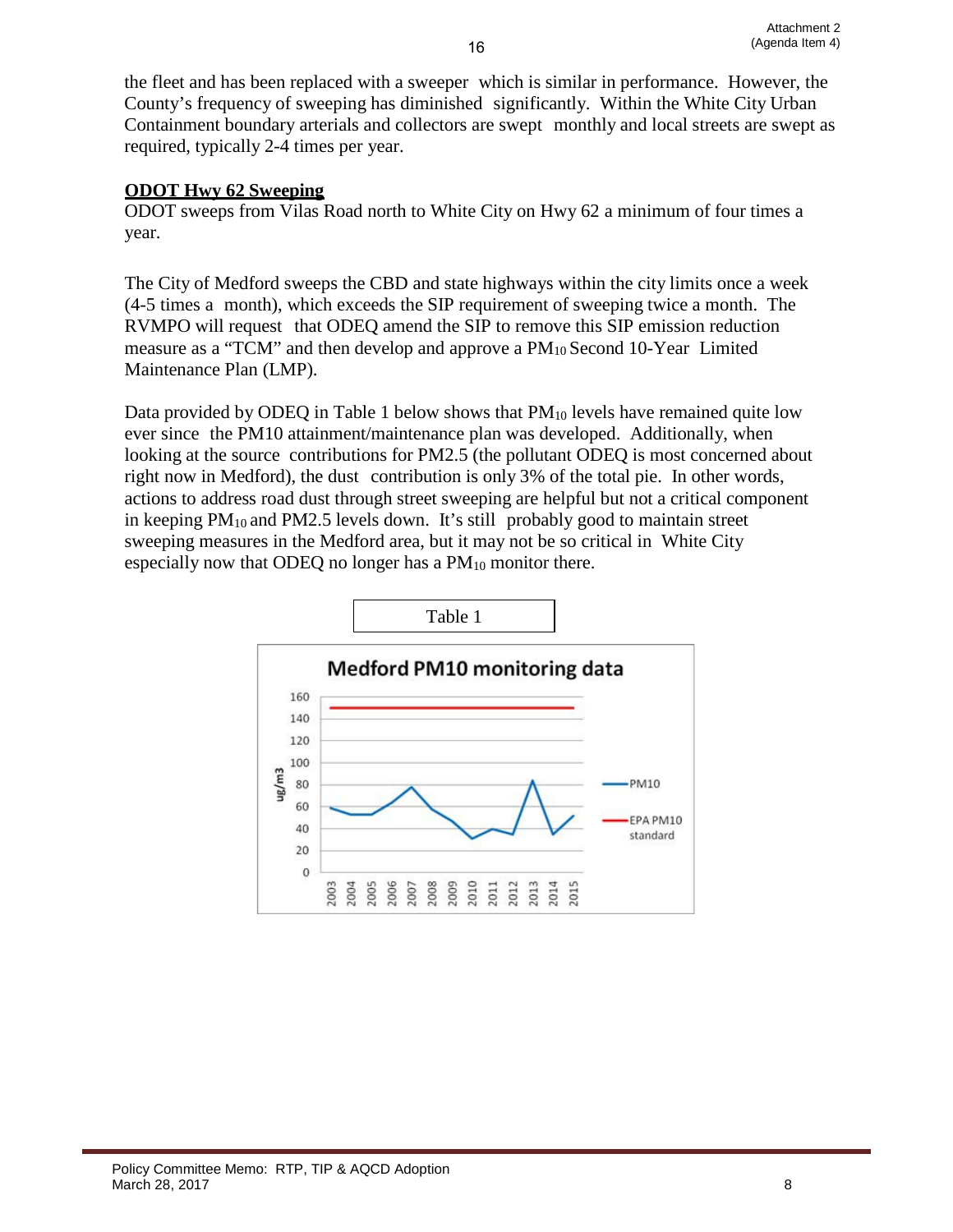Attachment 2 (Agenda Item 4)

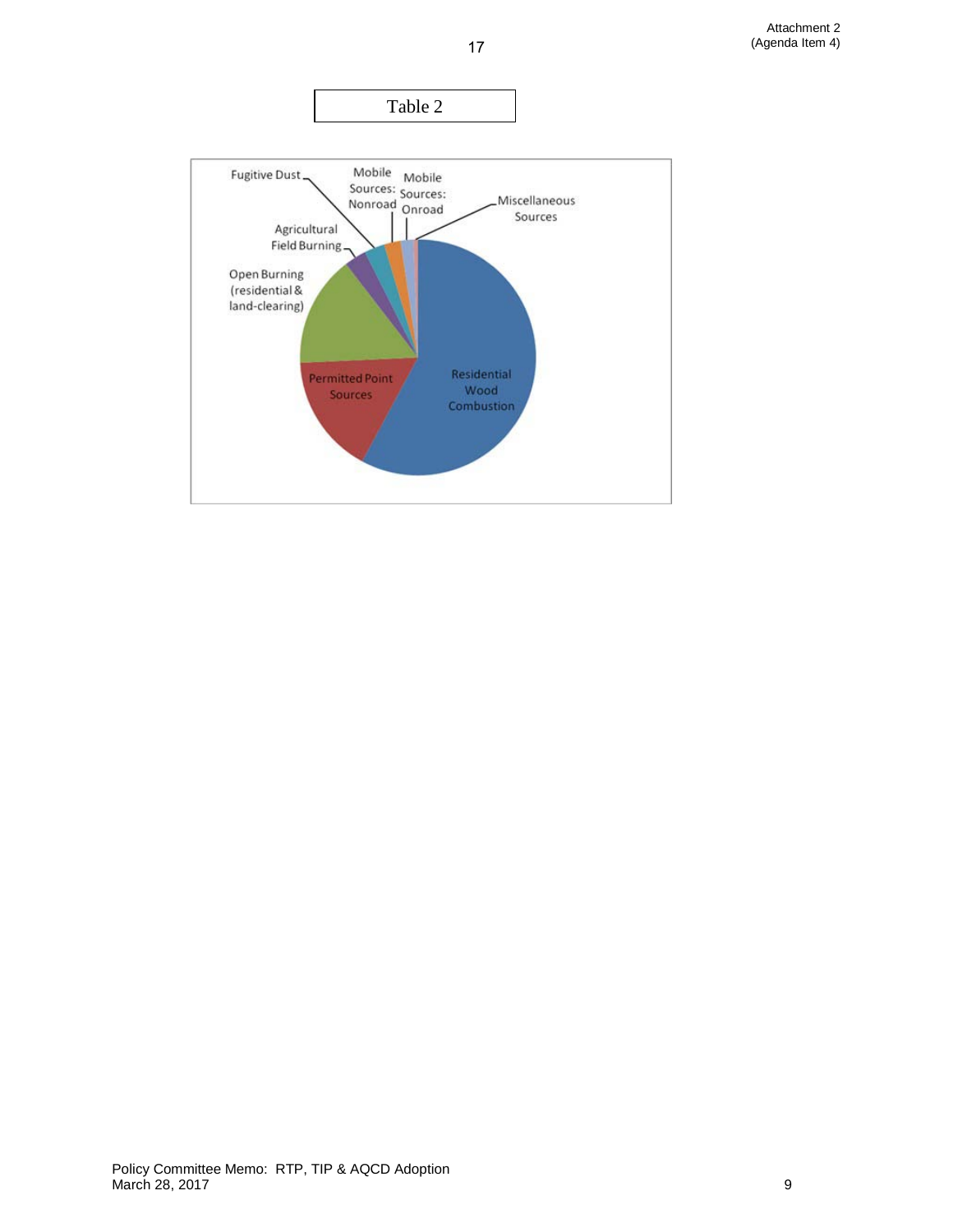#### **Resolution Number 2017 - 1 Rogue Valley Metropolitan Planning Organization - Policy Committee Adoption of the RVMPO 2017-2042 Regional Transportation**

18

**Whereas**, the Rogue Valley Council of Governments (RVCOG) has been designated by the State of Oregon as the Metropolitan Planning Organization (MPO) for the greater Medford Urbanized Area; and

**Whereas**, the RVCOG has delegated responsibility for MPO policy functions to the RVMPO Policy Committee, a Committee of elected officials from Ashland, Central Point, Eagle Point, Jacksonville, Medford, Phoenix, Talent, White City, Jackson County, the Rogue Valley Transportation District, and the Oregon Department of Transportation; and

**Whereas**, a project identification and selection process was carried out through the development of the 2017-2042 Regional Transportation Plan (RTP); and

**Whereas**, a public involvement process consistent with the RVMPO Public Participation Plan was developed and implemented throughout the development of the RTP; and

**Whereas**, the RVMPO, as required by law, held a 30-day public comment period to secure input and comment on the RTP and the comments received were explicitly considered; and

**Whereas**, the 2017-2042 RTP has been shown to meet state and federal air quality requirements as demonstration in the Air Quality Conformity Determination; and

**Whereas**, the projects contained in the 2017-2042 RTP demonstrate financial constraint;

**NOW THEREFORE**, the Metropolitan Planning Organization Policy Committee approves and adopts the 2017–2042 Regional Transportation Plan.

Adopted by the Rogue Valley Metropolitan Planning Organization Policy Committee on this  $28<sup>th</sup>$ day of March 2017.

\_\_\_\_\_\_\_\_\_\_\_\_\_\_\_\_\_\_\_\_\_\_\_\_\_\_\_\_\_\_\_\_\_\_ Michael G. Quilty RVMPO Policy Committee Chair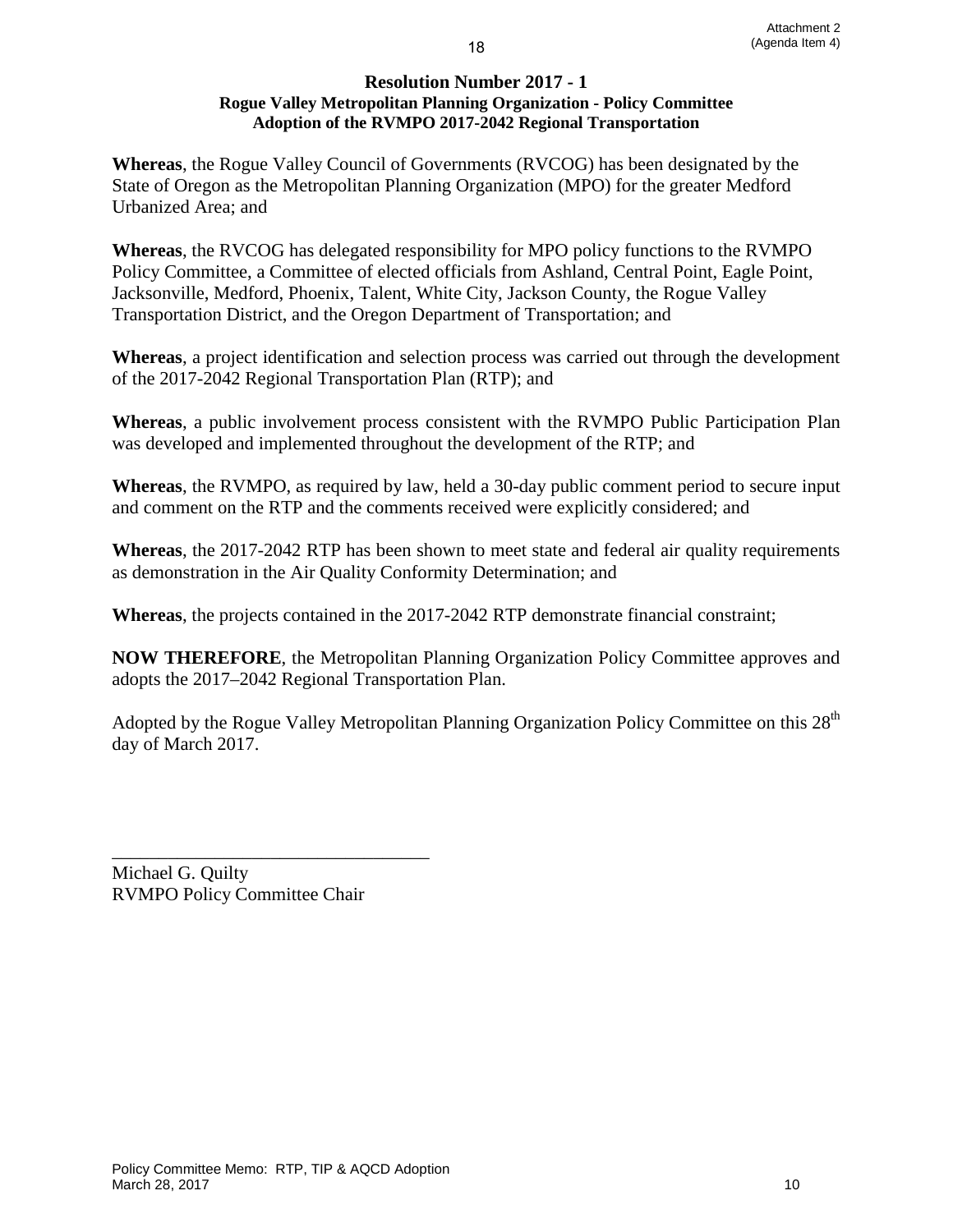## **Resolution Number 2017-2 Rogue Valley Metropolitan Planning Organization - Policy Committee Adopting 2018-2021 Transportation Improvement Program**

**Whereas**, the Rogue Valley Council of Governments (RVCOG) has been designated by the State of Oregon as the Metropolitan Planning Organization (MPO) for the greater Medford Urbanized Area; and

**Whereas**, the RVCOG has delegated responsibility for MPO policy functions to the RVMPO Policy Committee, a Committee of elected officials from Ashland, Central Point, Eagle Point, Jacksonville, Medford, Phoenix, Talent, White City, Jackson County, the Rogue Valley Transportation District, and the Oregon Department of Transportation; and

**Whereas**, a project identification and selection process was carried out through the development of the 2018-2021 Transportation Improvement Program (TIP); and

**Whereas**, a public involvement process was developed and implemented throughout the development of the TIP; and

**Whereas**, the RVMPO advertised and held a 30-day public comment period and public hearing to secure input and comment on the proposed TIP; and

**Whereas,** the improvements contained in the TIP demonstrate financial constraint; and

**Whereas,** the 2018-2021 TIP has been shown to meet the requirements of the Clean Air Act Amendments and state law;

**NOW, THEREFORE**, the Rogue Valley Metropolitan Planning Organization Policy Committee approves and adopts the attached 2018-2021 TIP.

Adopted by the Rogue Valley Metropolitan Planning Organization Policy Committee on this 28<sup>th</sup> day of March 2017.

\_\_\_\_\_\_\_\_\_\_\_\_\_\_\_\_\_\_\_\_\_\_\_\_\_\_\_\_\_\_\_\_\_\_ Michael G. Quilty RVMPO Policy Committee Chair